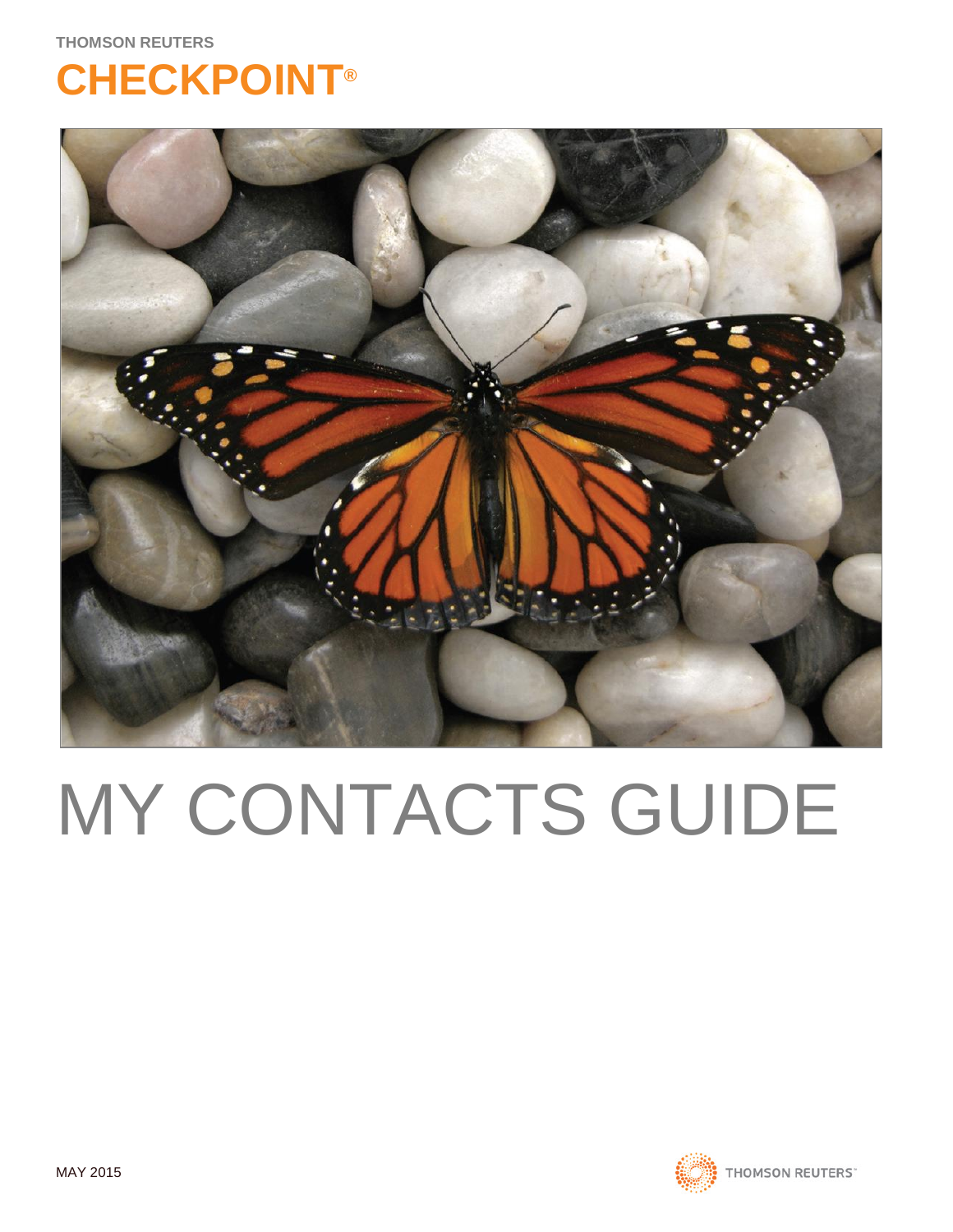## **CHECKPOINT® MY CONTACTS**

Checkpoint enables you to view a list of contacts within your organisations' Checkpoint subscription for the purpose of sharing documents and organisational alerts. You can create contact groups to save you time when sharing folders and creating organisational alerts.

- 1. Contact Types
- 2. Managing Personal Contacts
- 3. Managing Groups

### **1. CONTACT TYPES**

There are 2 contact types in Checkpoint:

- 1. Organisational contacts These are contacts that have been created by Thomson Reuters Checkpoint and cannot be edited by you. To edit these contacts, contact [TechCare.ANZ@thomsonreuters.com](mailto:TechCare.ANZ@thomsonreuters.com)
- 2. Personal Contacts You can create your own personal contact records. These contacts can be either:
	- a. Private visible only to you; or
	- b. Public contact details shared with registered Checkpoint user within your organization.

### **2. MANAGING PERSONAL CONTACTS**

#### **MY CONTACTS**

#### **View Contacts**

- 1. Click on the **My Contacts** tab located on the top orange tool bar
- 2. Under the Contacts list, on the left hand side, will be the list of contacts
- 3. To browse the list, use the scroll bar
- 4. To search the list, enter the first or last name of the contact into the search field and hit enter on your keyboard. The search results will be listed on screen

5. To view the contact details click on the **i** button beside the contact name **Note:** You are unable to edit details of organisational contacts. To request changes contact [TechCare.ANZ@thomsonreuters.com.](mailto:TechCare.ANZ@thomsonreuters.com)

**ADD CONTACT** 

#### **Add a Personal Contact**

- 1. Click on the **My Contacts** tab located on the top orange tool bar
- 2. To add a personal contact click on the **Add Contact** button located in the bottom left hand corner of the popup window
- 3. In the New Contact window, enter the contact details including all mandatory fields marked with an asterisk
- 4. Click the Save button to save or Cancel to exit

#### **Edit Personal Contacts**

You are able to edit the details of personal contacts you have created.

- 1. Click on the **My Contacts** tab located on the top orange tool bar
- 2. Browse or search for the personal contact you want to edit
- 3. Make your changes in the contact card window and click the **Update Contact Details** and/or **Update** button(s) as relevant and exit when complete